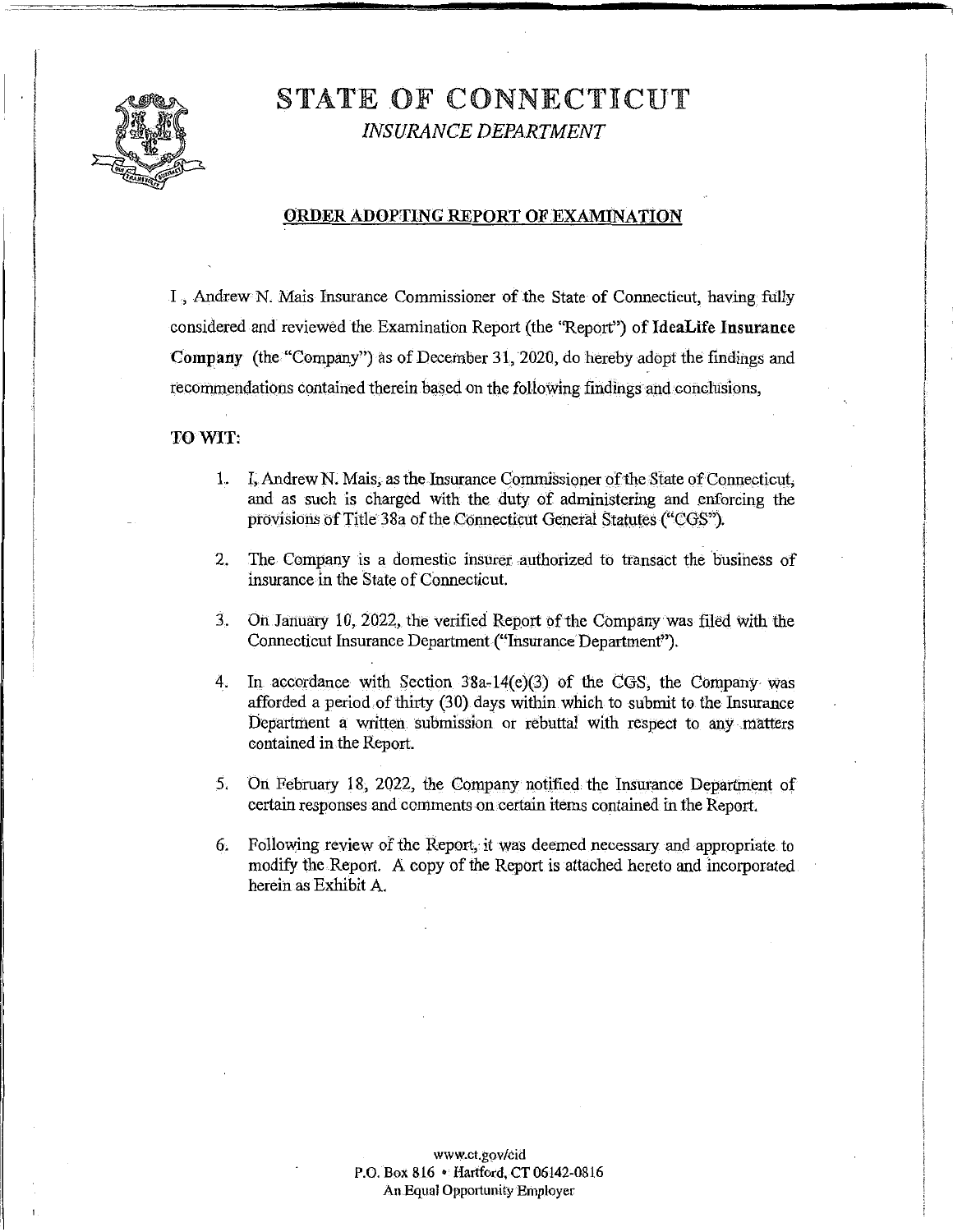## NOW, THEREFORE, it is ordered as follows:

- 1. That the Report of the Company hereby is adopted as filed with the Insurance Department.
- 2. That the Company shall comply with all of the recommendations set forth in the Rep01t, and that failure bythe Company to so comply shall result in sanctions or administrative action as provided by Title 38a of the CGS.
- 3. Section 38a-14(e)(4)(A) of the CGS requires that:

"The secretary of the board of directors or similar governing body of the entity shall provide a copy of the report or summary to each director and shall certify to the commissioner, in writing, that a copy of the report or summary has been *provided to each director."* 

Please address the certification to the commissioner but send[ing] to the care/attention of William Arfanis, Supervising Examiner, of the Financial Regulation Division.

4. Section 38a-14(e)(4)(B) of the CGS requires that:

"Not later than one hundred twenty days after receiving the report or summary, *the chief executive officer* 01· *the chief financial officer ofthe entity examined*  shall present the report or summary to the entity's board of directors or similar *govemi11g body at a regular or special meeting."* 

This will be verified by the Insurance Department either through analysis or examination follow-up.

Dated at Hartford, Connecticut, this 23 day of February, 2022.

Andrew N. Mais Insurance Commissioner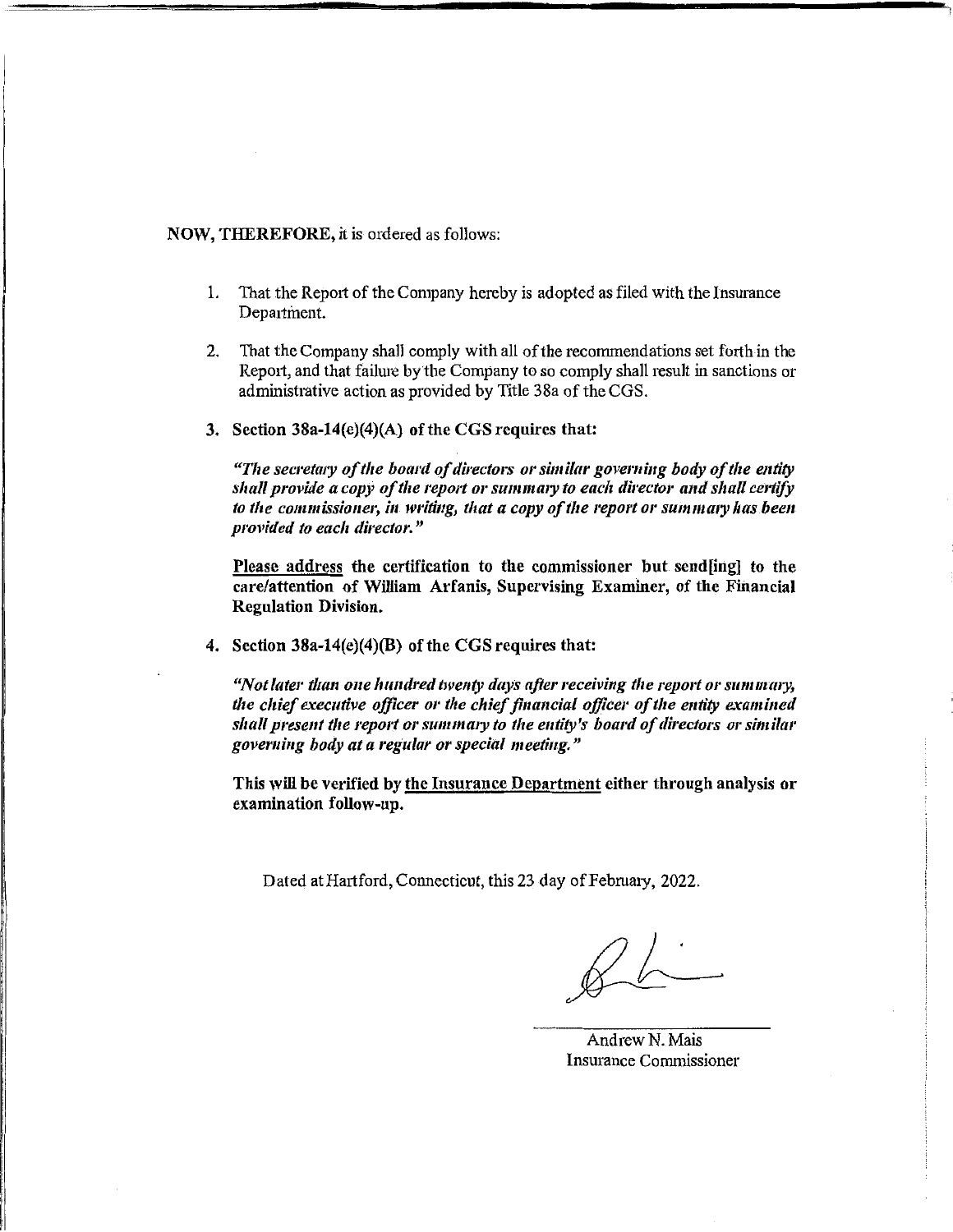

# STATE OF CONNECTICUT

*INSURANCE DEPARTMENT* 

# EXAMINATION REPORT

OF

# IDEALIFE INSURANCE COMPANY (NAIC #97764)

# ASOF

### DECEMBER31, 2020

# IS A WHOLE, TRUE AND CORRECT COPY OF THE ORIGINAL DOCUMENT ON FILE WITH THE CONNECTICUT INSURANCE DEPARTMENT

IN WITNESS WHEREOF,l hereunto, set my hand and affix the official seal of the Insurance Commissioner of the State of Connecticut this 23day of February 2022.

ANDREWN. MAIS INSURANCE COMMISSIONER

<www.ct.gov/cid> P.O. Box 816 • Hartford, CT 06142-0816 An Equal Opportunity Employer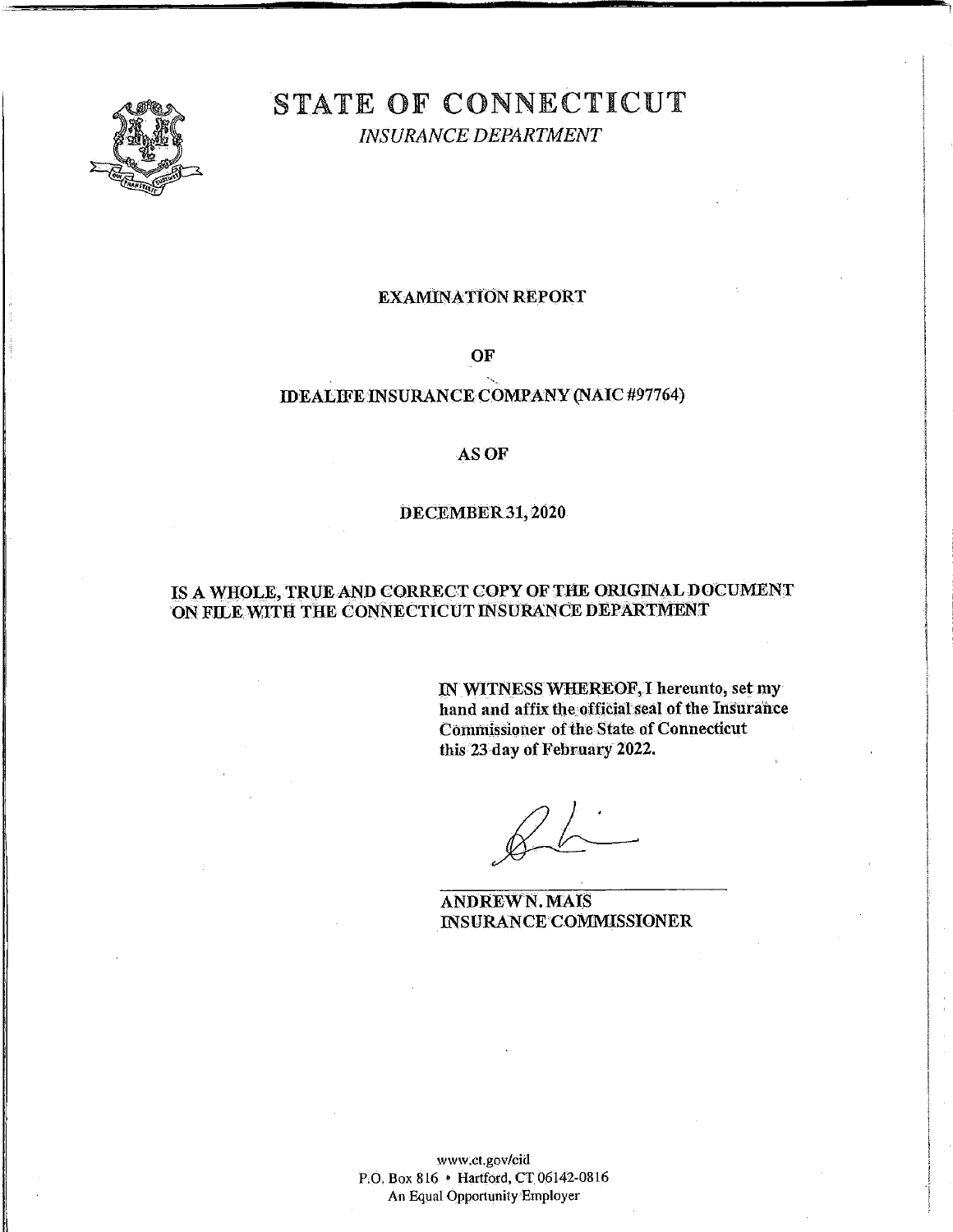

# STATE OF CONNECTICUT

*INSURANCE DEPARTMENT* 

# CERTIFIED COPY

## I, ANDREWN. MAIS, INSURANCECOMMISSIONEROF THE STATE OF CONNECTICUT, HAVE COMPARED THE ANNEXED COPY WITH THE ORIGINAL RECORD ON FILE WITH THE DEPARTMENT OF INSURANCE AND DO HEREBY CERTIFY THAT IT IS A WHOLE, TRUE AND CORRECT COPYOFIBE ORIGINALRECORD.

#### WITNESS MY HAND AND SEAL OF THE INSURANCE COMMISSIONER OF THE STATE OF CONNECTICUT

#### THIS 23 DAYOFFEBRUARY,2022

ANDREWN.MAIS INSURANCE COMMISSIONER

<www.ct.gov/cid> P.O. Box 816 • Hartford, CT06142-0816 An Equal Opportunity Employer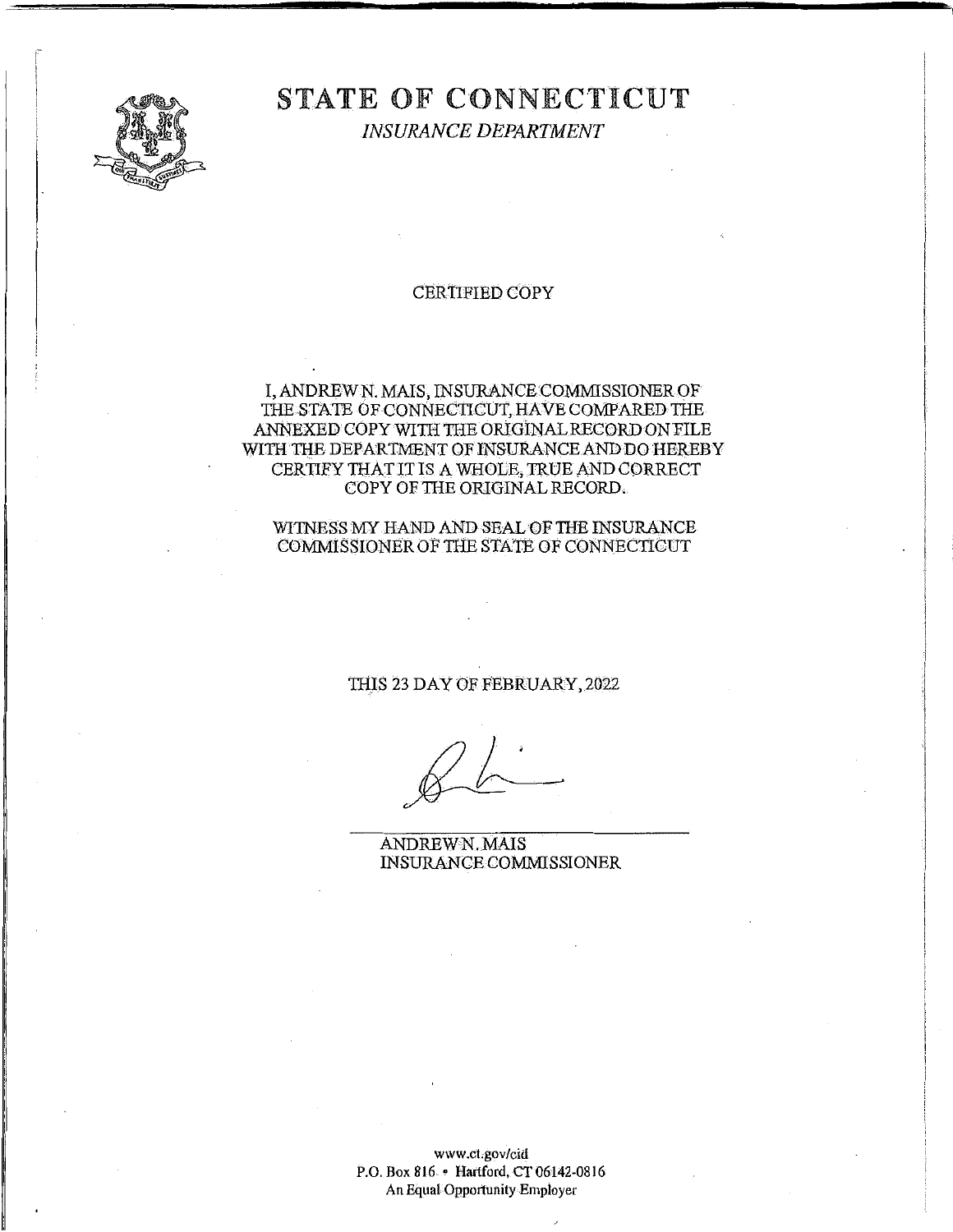Exhibit A

# EXAMINATION REPORT

**OF** 

# IDEALIFE INSURANCE COMPANY (NAIC #97764)

ASOF

DECEMBER 31, 2020

BY THE

# CONNECTICUT INSURANCE DEPARTMENT

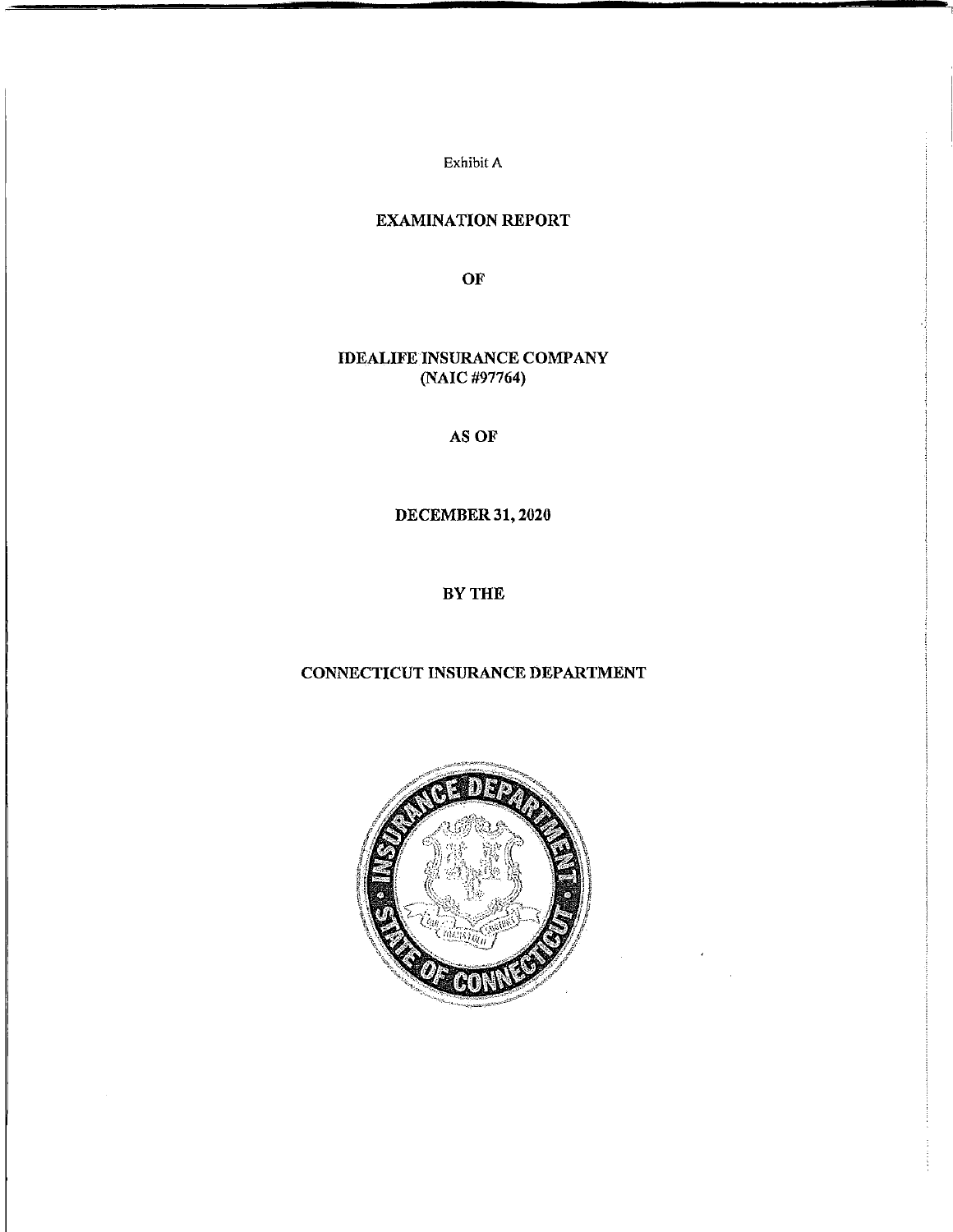# TABLE OF CONTENTS

Page

| Salutation                                                                                                                                                   | 1                    |
|--------------------------------------------------------------------------------------------------------------------------------------------------------------|----------------------|
| Scope of Examination                                                                                                                                         | 1                    |
| <b>History</b>                                                                                                                                               | $\overline{2}$       |
| Organizational Chart                                                                                                                                         | 3                    |
| Management and Control                                                                                                                                       | 4                    |
| <b>Related Party Agreements</b>                                                                                                                              | 5                    |
| <b>Insurance Coverage</b>                                                                                                                                    | 5                    |
| Territory and Plan of Operation                                                                                                                              | 6                    |
| Reinsurance                                                                                                                                                  | 6                    |
| <b>Information Technology Controls</b>                                                                                                                       | 7                    |
| <b>Accounts and Records</b>                                                                                                                                  | 7                    |
| <b>Financial Statements:</b><br>Assets<br>Liabilities, Surplus and Other Funds<br>Summary of Operations<br><b>Capital and Surplus Account</b>                | 8<br>8<br>9<br>9     |
| Aggregate Reserve for Life Contracts<br>Aggregate Reserve for Accident and Health Contracts<br>Contract Claims: Life<br>Contract Claims: Accident and Health | 10<br>10<br>10<br>10 |
| Capital and Surplus                                                                                                                                          | 11                   |
| Recommendation                                                                                                                                               | 11                   |
| Conclusion                                                                                                                                                   | 11                   |
| <b>Subsequent Events</b>                                                                                                                                     | 11                   |
| Signature                                                                                                                                                    | 13                   |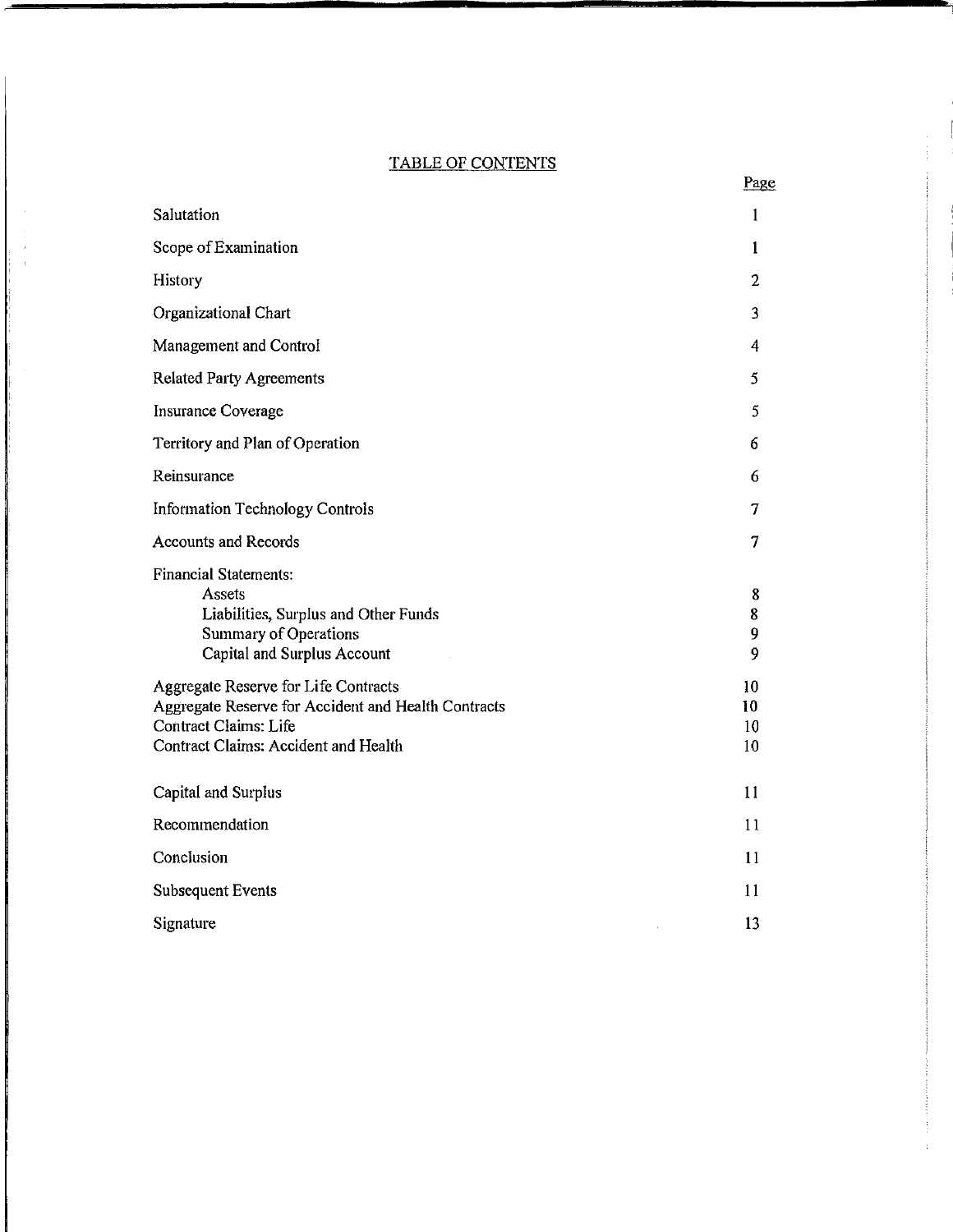January l0, 2022

The Honorable Andrew N. Mais Commissioner of Insurance State of Connecticut Insurance Department 153 Market Street Hartford, Connecticut 06103

Dear Commissioner Mais:

In compliance with your instructions and pursuant to the requirements of section 38a-14 of the General Statutes of the State of Connecticut (CGS), the undersigned has made an examination of the condition and affairs of

#### **IDEALIFE INSURANCE COMPANY**

(hereinafter referred to as the Company or IdeaLife), a corporation with capital stock, incorporated under the laws of the State of Connecticut and having its statutory home and main administrative office located at 120 Long Ridge Road, Stamford, Connecticut. The report of such examination is submitted herewith.

#### SCOPE OF EXAMINATION

The Financial Regulation Division of the Connecticut Insurance Department (the Department) conducted the previous examination of the Company as of December 31, 2015. The current examination which covers the subsequent five year period was conducted virtually.

A concurrent examination ofGeneral Re Life Corporation (GRL) was also performed.

As patt of the examination planning procedures, the Department reviewed the following information:

- Board ofDirector (Board) minutes from 2016 through 2021;
- Statutory audit repotts completed by the Company's independent certified public accountants, Deloitte and Touche, LLP (D&T) from 2016 through 2020;
- Management's Discussion and Analysis from 2016 through 2020;
- Statements of Actuarial Opinion from 2016 through 2020;
- Documentation supporting Section 404 of the Sarbanes-Oxley Act of 2002;
- Annual Statements filed with the Department from 2016 through 2020; and
- Reports of the Internal Audit Department from 2016 through 2020.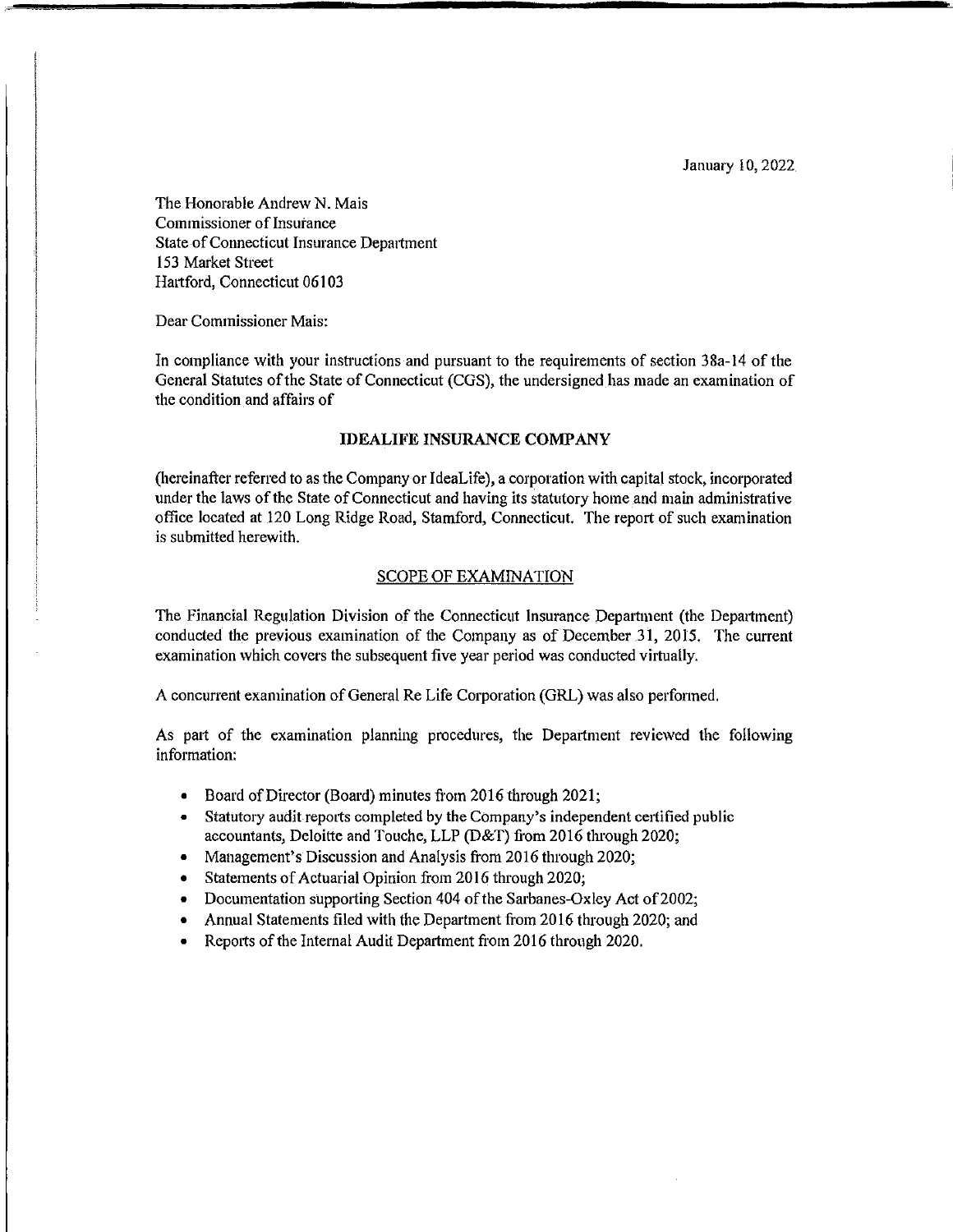A comprehensive review was made ofthe financial analysis files and documents submitted to the Financial Analysis Unit of the Department as well as Examination Jumpstart and Financial Analysis and Solvency Tracking System reports obtained from the National Association of Insurance Commissioners (NAIC) database.

Workpapers prepared by D&T in connection with its annual statutory audit were reviewed and relied on to the extent deemed appropriate.

We conducted our examination in accordance with the NAIC Financial Condition Examiners Handbook (Handbook). The Handbook requires that we plan and perform the examination to evaluate the financial condition, assess corporate governance, identify current and prospective risks of the company, and evaluate system controls and procedures used to mitigate those risks. An examination also includes identifying and evaluating significant risks that could cause an insurer's surplus to be materially misstated both currently and prospectively.

All accounts and activities ofthe Company were considered in accordance with the risk-focused examination process. This may include assessing significant estimates made by management and evaluating management's compliance with Statutory Accounting Principles. The examination does not attest to the fair presentation of the financial statements included herein. If, during the course of the examination an adjustment is identified, the impact of such adjustment will be documented separately following the Company's financial statements.

This examination report includes significant findings of fact and general information about the insurer and its financial condition. There may be other items identified during the examination that, due to their nature (e.g., subjective conclusions, proprietary information, etc.), are not included.

The Department's actuaries conducted an assessment of the Company's reserving risk.

Examination Resources, LLC (ER) was engaged to assist the Department in conducting a general controls review of the Company's financially significant information technology (IT) systems.

Eide Bailly LLP (Eide Bailly) was engaged to provide an individual for staff suppott for the examination.

Comments in this report are generally limited to significant differences and to items considered to be of a material nature.

Failure of items in this report to add to totals, or for totals to agree with captioned amounts is due to rounding.

#### HISTORY

The Company was incorporated June 15, 1981 under the laws of the State of Delaware and commenced business in January, 1983. The Company became licensed in the State of Connecticut on December 31, I986 and on November 21, 1991, re-domesticated from Delaware to Connecticut.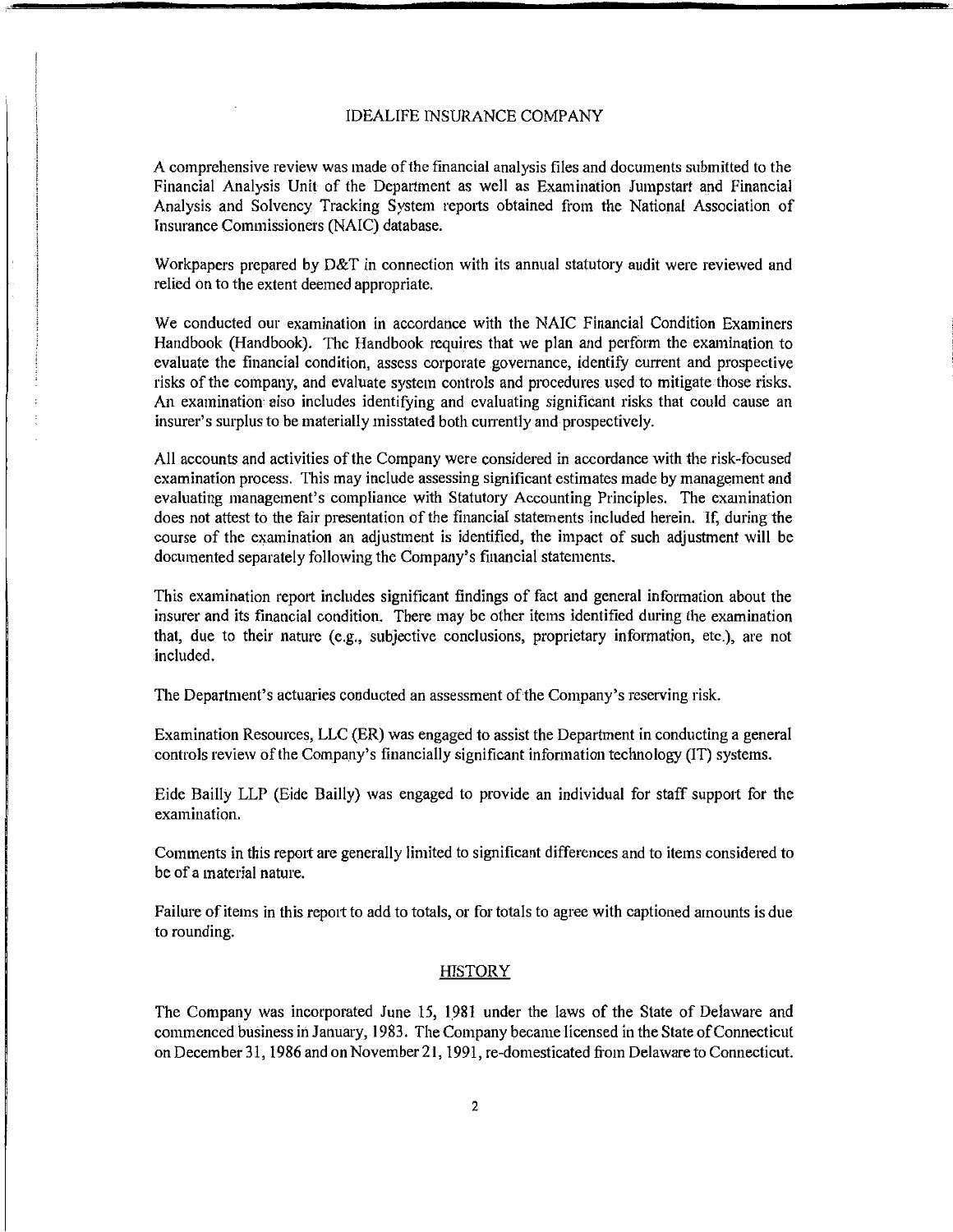Ownership of the Company's parent, GRL, was transferred from Kolnische Ruckversicherungs-Gesellschaft, AG (KR), an affiliated company, to General Reinsurance Corporation (GRC) effective November 24, 2009. An exemption from the change of control was approved pursuant to Section 38a-133 of the CGS from the requirements of Sections 38a-130, 131, 132 and 136(i) of the COS, to move the ownership ofGRL from KR to GRC. Berkshire Hathaway Inc. (Berkshire) is the ultimate parent company.

The Company is a wholly owned subsidiary of GRL. GRL specializes in life, health and disability reinsurance services in North America. GRL is an indirect wholly owned subsidiary of General Re Corporation (GRN).

The Company maintains life, annuity, long-term care, and Medicare supplement blocks of business. The Company's business is primarily in closed blocks. The Company's function is to augment its parent's activities in the domestic reinsurance market. The Company has extensive reinsurance support from its parent, GRL, through reinsurance agreements.

#### ORGANIZATIONAL CHART

The following is a partial organizational chart that identifies the relationship of the Company to its parent and affiliates, as of December 31, 2020:

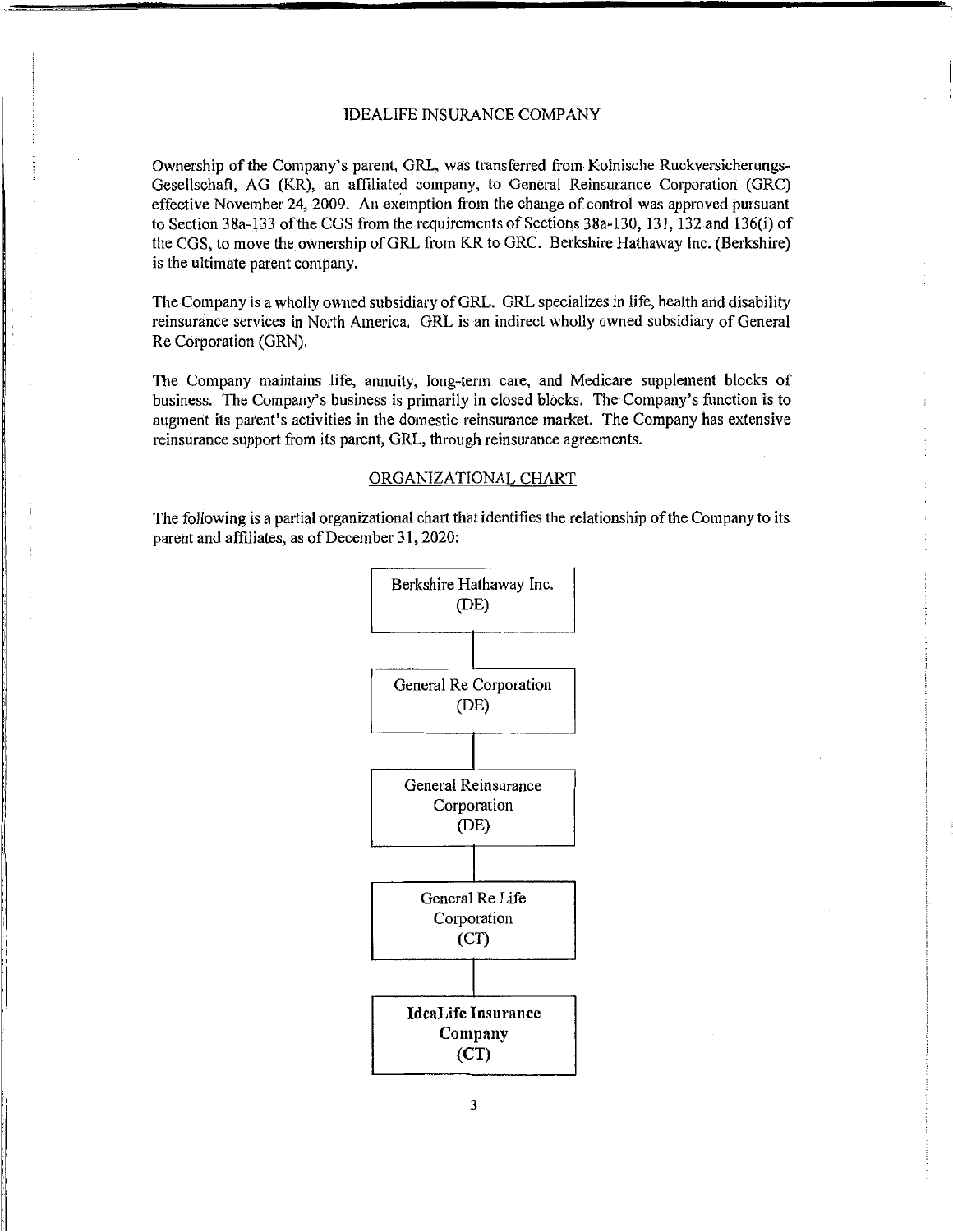#### MANAGEMENT AND CONTROL

The property and affairs of the Company are managed by a Board of not less than three nor more than nine persons who are elected at the annual meeting of the stockholders held on the second Wednesday of April of each year.

Regular meeting of the Board shall be held, as soon as practicable, after each annual meeting of the stockholders meeting for the purpose of electing officers and transacting other business.

The officers of the Company shall be a Chairman of the Board, a President, a Secretary and a Treasurer, each of whom shall be elected by the Board at the regular meeting following the annual meeting of the stockholders.

The Board may, by a resolution passed by a majority vote of the whole Board, designate an Executive committee, a Finance Committee and other special committees to serve at its discretion.

A quorum at any meeting of the Board shall be a majority of directors then in office.

The members of the Board serving the Company at December 31, 2020, were:

| Name                     | Title and Principal Business Affiliation                                                                                      |
|--------------------------|-------------------------------------------------------------------------------------------------------------------------------|
| Vincent A. DeMarco       | President and Chief Executive Officer,<br>General Re Life Corporation                                                         |
| Christopher Robert Bello | Vice President, Senior Counsel and Secretary,<br>General Re Life Corporation and Unites States Aviation<br>Underwriters, Inc. |
| James M. Greenwood       | Senior Vice President, General Re Life Corporation                                                                            |

The officers serving the Company at December 31, 2020, were:

| Name                     | Title                                        |
|--------------------------|----------------------------------------------|
| Vincent Antony DeMarco   | President and Chief Executive Officer        |
| Christopher Robert Bello | Vice President, Senior Counsel and Secretary |
| Edward Michael Nosenzo   | Vice President and Treasurer                 |
| Eric Scott Schwartz      | Vice President and Appointed Actuary         |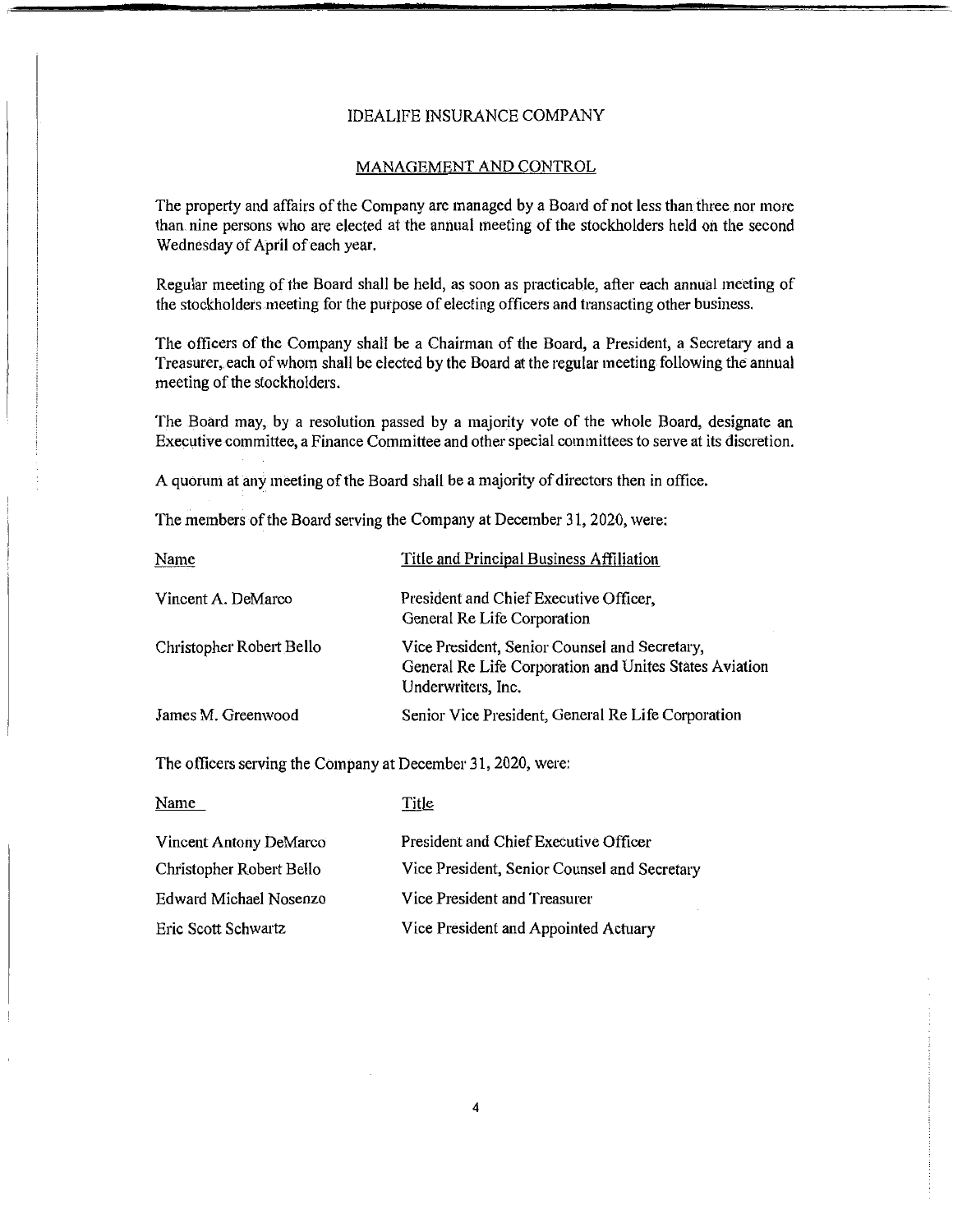#### RELATED PARTY AGREEMENTS

The following are the significant related party agreements in force with IdeaLife during the period of examination:

The Company is a participant in a Master Service Agreement whereby GRL, provides accounting, actuarial, and administrative services. GRL charges IdeaLife for the estimated time that GRL's employees are engaged in the Company's business and for the Company's share of certain common expenses.

IdeaLife joins with a group of approximately 800 affiliated companies in the filing of a consolidated federal income tax return by Berkshire, the common parent company of the Group. The consolidated tax liability is allocated among affiliates in the ratio that each affiliate's separate return tax liability bears to the sum of the separate return tax liabilities of all affiliates that are members ofthe consolidated group. No tax contingencies were recorded in 2020 and 2019.

The.Contpany is a participant in a short-term investment pool which is governed by an agreement with affiliated companies, whereby participants pool funds and invest principally in discount notes.

IdeaLife is a party to a Master Loan Agreement which created an intercompany short-term loan program to reduce each affiliate's level of short term investments, yet allows the affiliate to retain sufficient liquidity to pay current obligations by borrowing funds as needed. ldeaLife had no loans outstanding as of December 31, 2020.

Investment management services are provided by New England Asset Management, Inc. (NEAM), an affiliate of the Company, under an Investment Management Agreement.

#### INSURANCE COVERAGE

GRN maintains financial institution fidelity bond coverage through an affiliate, Berkshire Hathaway Specialty Insurance Company. This bond protects for a single loss liability limit of \$10,000,000 and an aggregate amount of \$20,000,000, with a single loss deductible amount of \$10,000,000 against loss resulting from dishonest or fraudulent acts of its directors, officers and employees. This exceeds the suggested minimum limits of insurance pursuant to the Handbook.

In addition to the fidelity bond insurance, ORN maintains various other insurance coverages.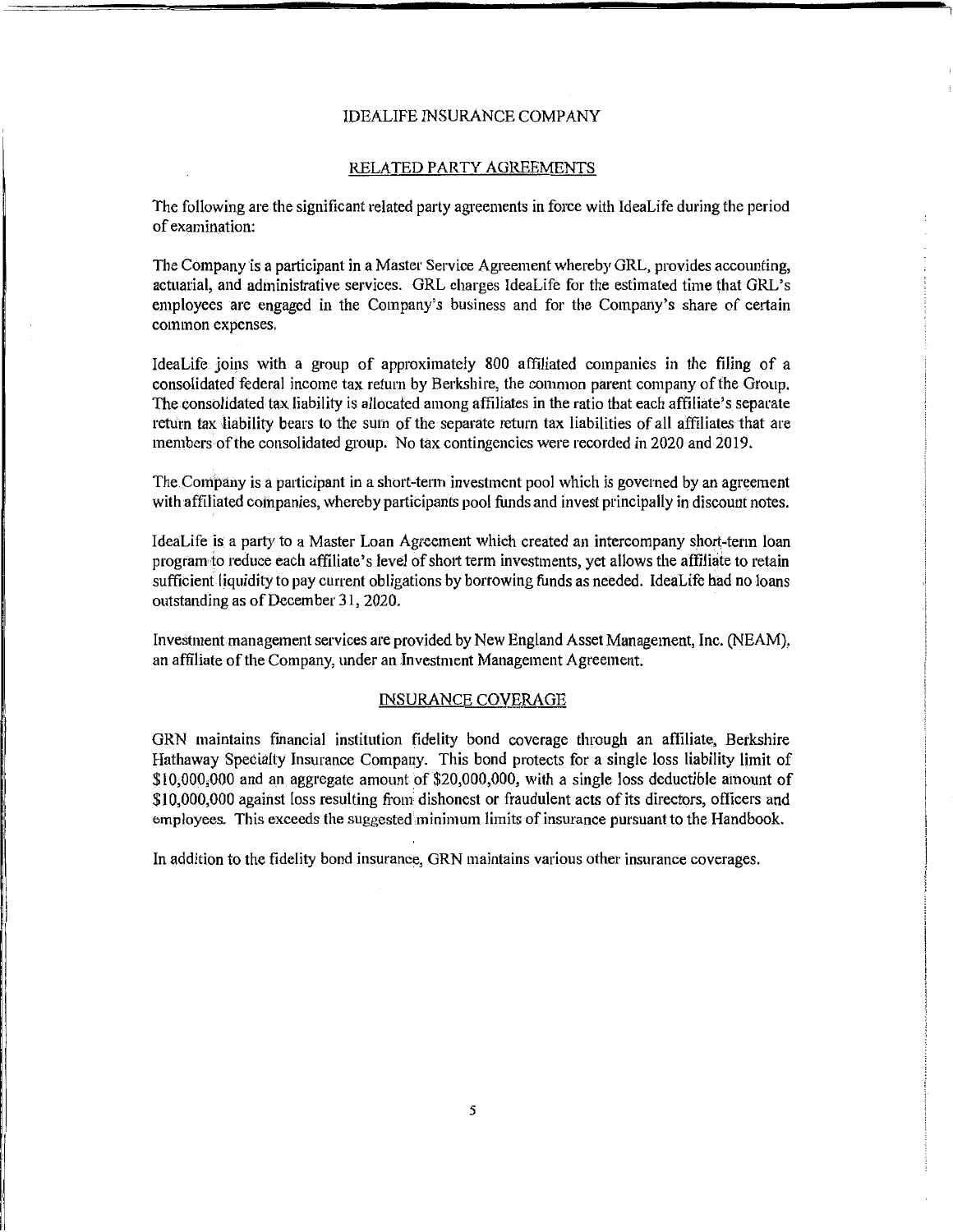#### TERRITORY AND PLAN OF OPERATION

#### **Territory**

The Company is licensed and/or authorized to transact business in forty-eight states and the District of Columbia.

#### Plan of Operation

The Company writes individual life, health, annuity, and Medicare supplement lines of business. Its primary function is to augment GRL's activities in the domestic reinsurance market. As of December 31, 2010, the Company has not been actively marketing any products and was primarily relying on GRL's to bring in new business.

#### Summary of Business Contracts

As of December 31, 2020, the Company had eight active arrangements. Five of these contracts were for assumed reinsurance and the other three arrangements were direct insurance plans that were administered by third party administrators (TPAs). Two of the three direct plans were for closed blocks of Medicare Supplement business, writing renewals only and a closed block of annuity and life business. The latter block was formally written by the Mutual Security Life Insurance Company and is ceded to GRL. The assumed individual life business from John Hancock was recaptured in the first quarter of 2021.

#### REINSURANCE

The following is a summary of significant retrocessional agreements with affiliated companies in effect as of December 31, 2020:

- a 100% quota share on a coinsurance and modified coinsurance basis is ceded to GRL, on a certain block ofthe Company's direct life business.
- a 90% quota share coinsurance is ceded to GRL, on original terms, ofthe Florida Medicare supplement business.
- a 100% quota share coinsurance, effective January 1, 2011, is ceded to GRL on original terms, for the Maine Medicare supplement business.
- a stop loss agreement with GRL was written covering a certain block of assumed life insurance business to limit the Company's underwriting loss to \$250,000 per year, excluding general insurance expenses.

The Company has not executed any new ceded reinsurance agreements or amended any existing agreements since January 1, 2006.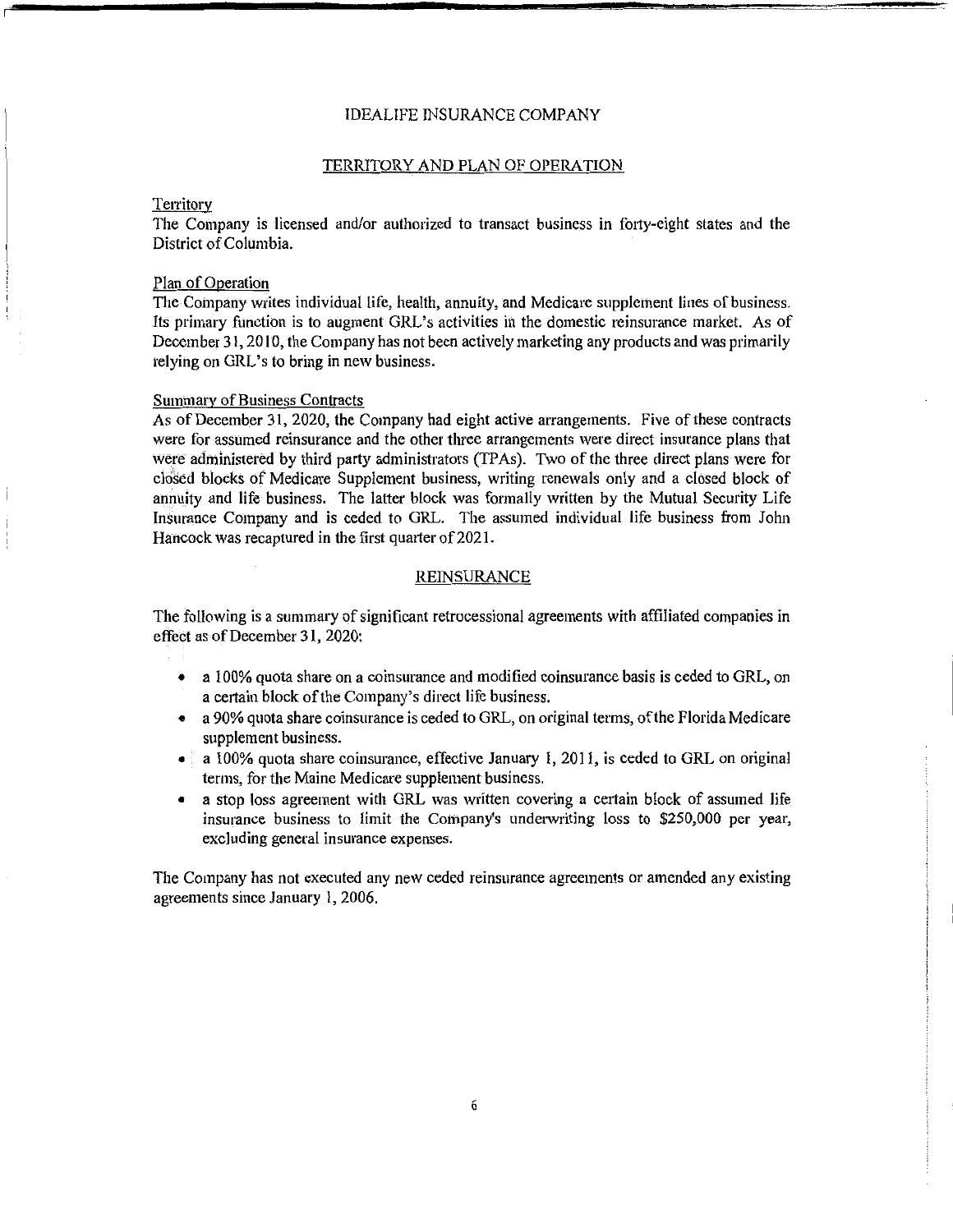#### INFORMATION TECHNOLOGY CONTROLS

ER performed a risk-based assessment and review of the Company's ITGCs in accordance with NAIC requirements as outlined in the Handbook. The guidance and direction used to perform the review ofthe Company's ITGCs was derived from Exhibit C Part 1 - Information Technology Planning Questionnaire (ITPQ) and Exhibit C Part 2 - Information Technology Work Program (collectively Exhibit C). The Company's responses to the ITPQ were evaluated, and certain controls within the IT control environment were tested to assess whether the selected controls were designed effectively and functioning properly.

ERs objectives were to obtain reasonable assurance about whether:

- the Company had a process in place to effectively identify, mitigate and manage its IT risks;
- the Company's control structure policies and procedures were suitably designed to achieve the control objectives specified in Exhibit C; and
- the Company's policies and procedures were in place during the examination period.

The objectives above were achieved through a combination ofreviewing the Company's policies and procedures, testing in key areas related to Exhibit C, interviewing the Company's IT senior management, and reviewing IT risk assessment processes.

Based upon the risk-based assessment and review, the Company's ITGCs were determined to be effective.

#### ACCOUNTS AND RECORDS

The Company utilizes the SAP general ledger system, NEAM for investments and third party administrators for policy and claims management.

General ledger account balances were reconciled and traced to the amounts reported in the Annual Statement for 2020. Further detail analyses were performed on the individual accounts throughout the examination.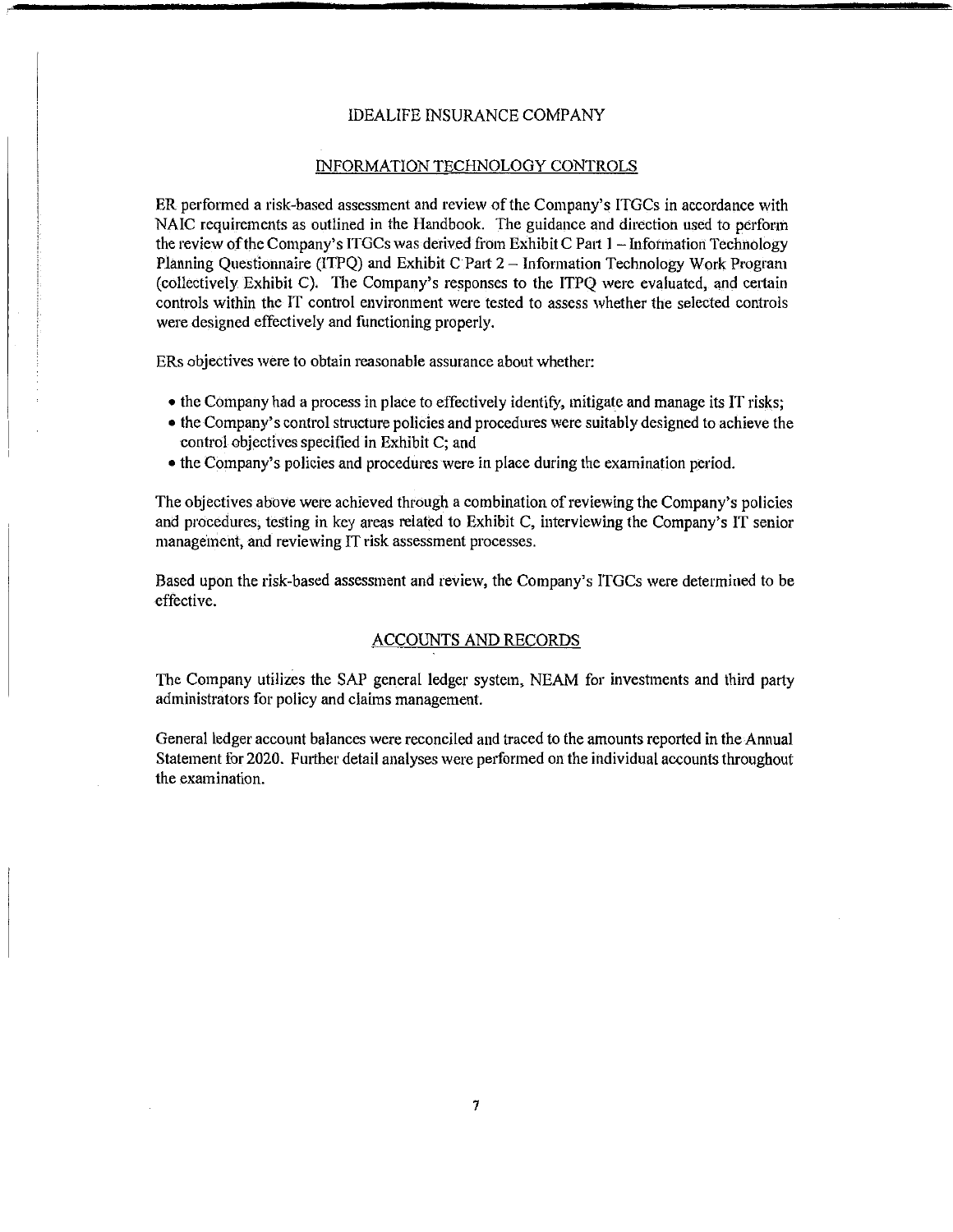#### FINANCIAL STATEMENTS

The following statements represent the Company's financial position, as filed by the Company as of December 31, 2020. No adjustments were made to surplus as a result of the examination.

|                                                    |              | Nonadmitted | Net Admitted |
|----------------------------------------------------|--------------|-------------|--------------|
|                                                    | Assets       | Assets      | Assets       |
| <b>Bonds</b>                                       | \$4,206,418  |             | \$4,206,418  |
| Cash, cash equivalents and short-term investments  | 15,630,156   |             | 15,630,156   |
| Contract loans                                     | 1,169,955    |             | 1,169,955    |
| Subtotals, cash and invested assets                | 21,006,529   |             | 21,006,529   |
| Investment income due and accrued                  | 14,278       | \$2,725     | 11,553       |
| Premiums and considerations:                       |              |             |              |
| Uncollected premiums and agents balances in the    |              |             |              |
| course of collections                              | 335,691      |             | 335,691      |
| Reinsurance:                                       |              |             |              |
| Amounts recoverable from reinsurers                | 698,609      |             | 698,609      |
| Funds held by or deposited with reinsured          |              |             |              |
| companies                                          | 84,850       |             | 84,850       |
| Current federal and foreign income tax recoverable | 22,021       |             | 22,021       |
|                                                    |              |             |              |
| Totals                                             | \$22,161,978 | \$2,725     | \$22.159.25. |

# **ASSETS**

## LIABILITIES, SURPLUS AND OTHER FUNDS

| Aggregate reserve for life contracts                                           | \$6,753,921  |
|--------------------------------------------------------------------------------|--------------|
| Aggregate reserve for accident and health contracts                            | 7,369        |
| Contract claims:                                                               |              |
| Life                                                                           | 602,461      |
| Accident and health                                                            | 2,541        |
| Premiums and annuity considerations for life and accident and health contracts |              |
| received in advance                                                            | 83,996       |
| Contract liabilities not included elsewhere:                                   |              |
| Other amounts payable on reinsurance                                           | 37,815       |
| Commissions to agents due or accrued                                           | 38,719       |
| Commissions and expense allowances payable on reinsurance assumed              | 400          |
| Unearned investment income                                                     | 31,983       |
| Remittances and items not allocated                                            | 4,928        |
| Miscellaneous liabilities:                                                     |              |
| Payable to parent, subsidiaries and affiliates                                 | 24,241       |
| <b>Total liabilities</b>                                                       | 7,588,374    |
| Common capital stock                                                           | 2,500,000    |
| Gross paid in and contributed surplus                                          | 4,900,000    |
| Unassigned funds (surplus)                                                     | 7,170,879    |
| <b>Surplus</b>                                                                 | 12,070,879   |
| Total capital and surplus                                                      | 14,570,879   |
| Total liabilities and surplus                                                  | \$22,159,253 |
|                                                                                |              |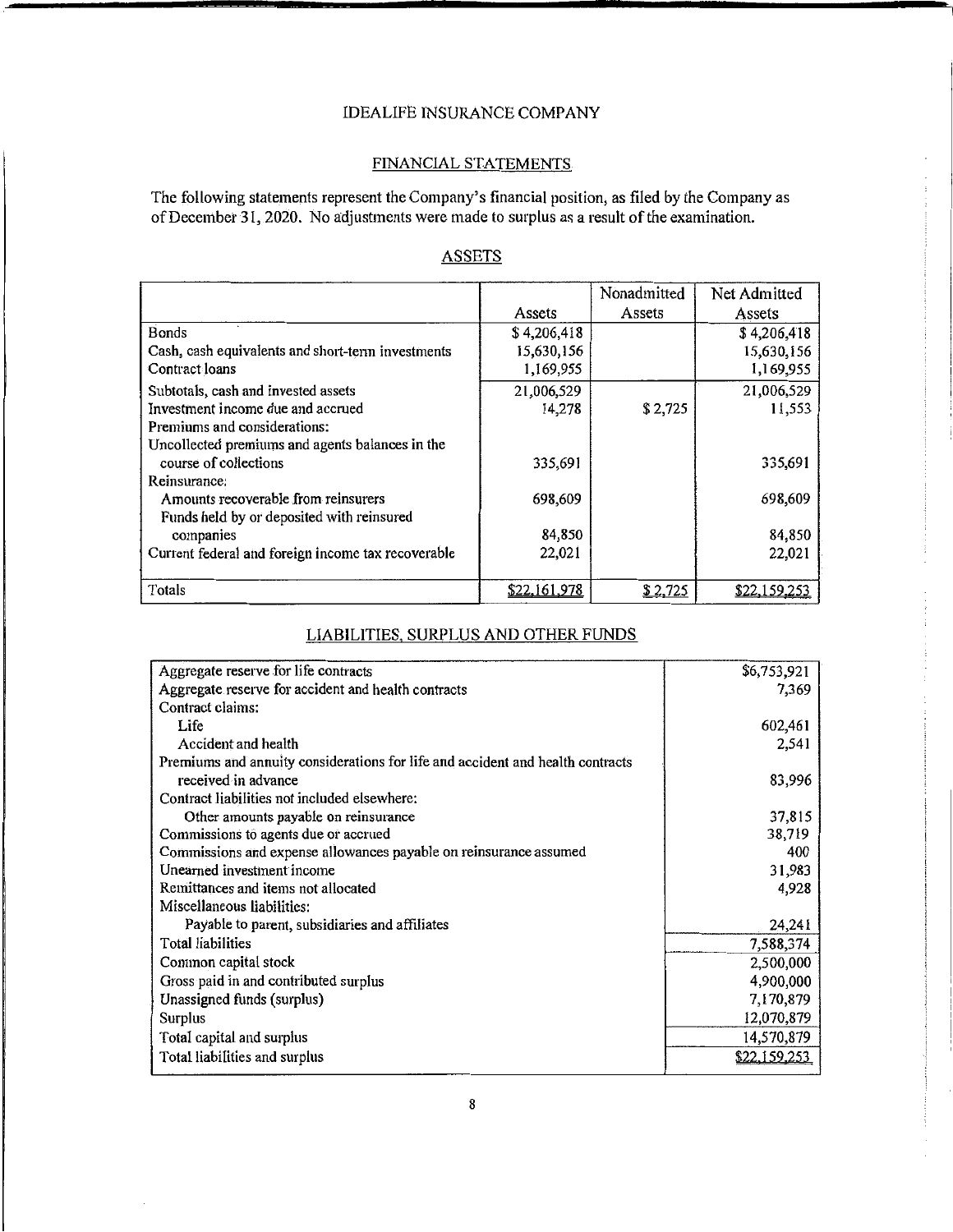# SUMMARY OF OPERATIONS

| Premiums and annuity considerations for life and accident and health contracts        | \$1,679,475  |
|---------------------------------------------------------------------------------------|--------------|
| Net investment income                                                                 | 217,182      |
| Commissions and expense allowances on reinsurance ceded                               | 41,022       |
| Reserve adjustments on reinsurance ceded                                              | (760, 569)   |
| Miscellaneous Income:                                                                 |              |
| Aggregate write-ins for miscellaneous income                                          | 537,294      |
| Totals                                                                                | 1,714,404    |
| Death benefits                                                                        | 1,246,678    |
| <b>Annuity benefits</b>                                                               | 391,724      |
| Disability benefits and benefits under accident and health contracts                  | 12,743       |
| Surrender benefits and withdrawals for life contracts                                 | 109,060      |
| Increase in aggregate reserves for life and accident and health contracts             | (10, 248)    |
| Totals                                                                                | 1,749,957    |
| Commissions on premiums, annuity considerations and deposit-type contracts            | 10,496       |
| Commissions and expense allowances on reinsurance assumed                             | 10,550       |
| General insurance expenses                                                            | 123,380      |
| Insurance taxes, licenses and fees                                                    | 115,875      |
| Totals                                                                                | 2,010,258    |
| Net gain from operations before dividends to policyholders and federal income taxes   | (295, 854)   |
| Dividends to policyholders and refunds to member                                      |              |
| Net gain from operations after dividends to policyholders and before federal income   |              |
| taxes                                                                                 | (295, 854)   |
| Federal and foreign income taxes incurred                                             | (71, 552)    |
| Net gain from operations after dividends to policyholders and federal income taxes    |              |
| and before realized capital gains or (losses)                                         | (224, 302)   |
| New realized capital gains (losses) (excluding gains (losses) transferred to the IMR) |              |
| less capital gains tax                                                                | 625          |
| Net income                                                                            | \$(223, 677) |
|                                                                                       |              |

# CAPITAL AND SURPLUS ACCOUNT

| Capital and surplus, December 31, prior year   | \$14,794,556 |
|------------------------------------------------|--------------|
| Net income                                     | (223.677)    |
| Net change in capital and surplus for the year | (223, 677)   |
| Capital and surplus, December 31, current year | \$14,570,879 |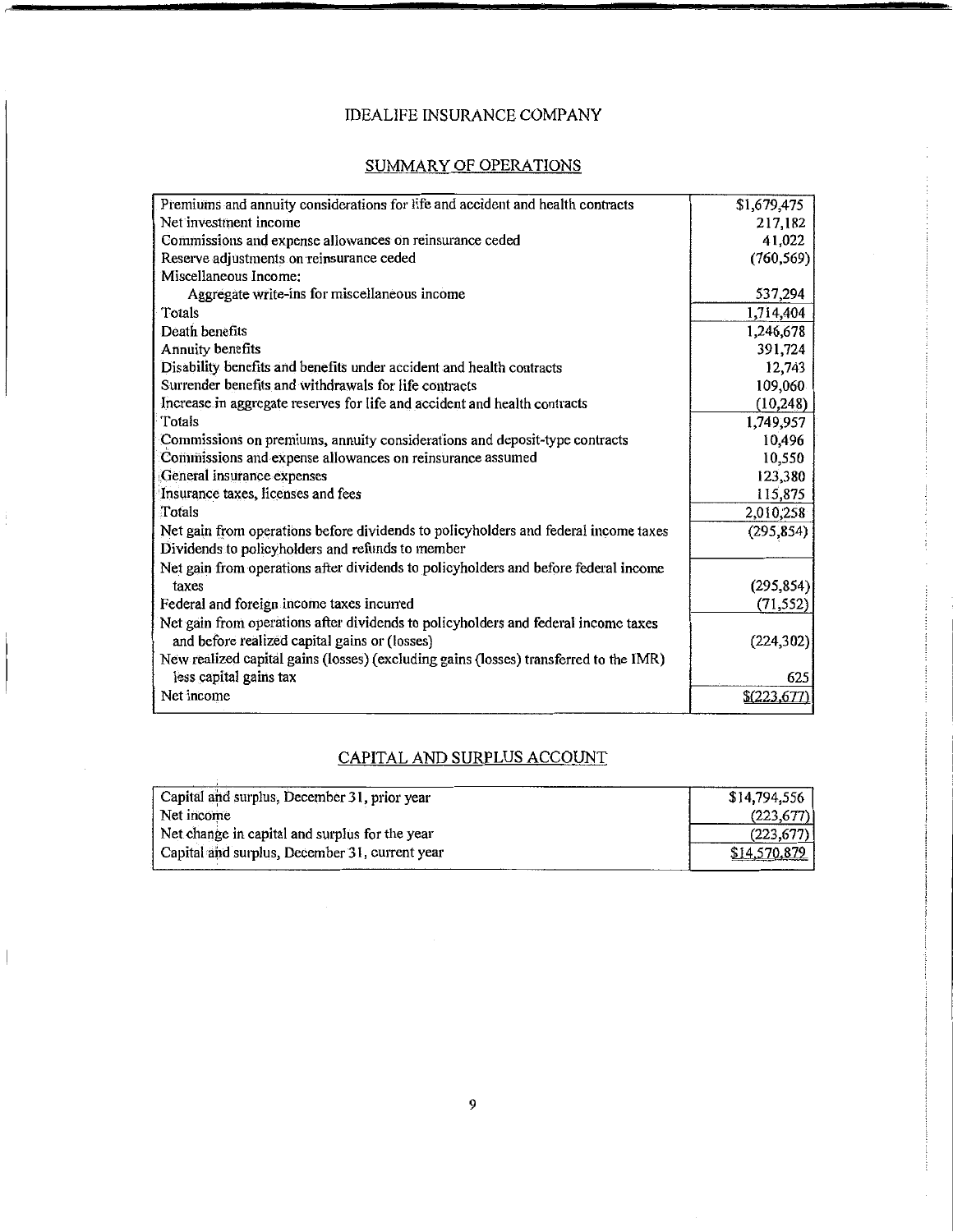| AGGREGATE RESERVE FOR LIFE CONTRACTS                | \$6,753,921 |
|-----------------------------------------------------|-------------|
| AGGREGATE RESERVE FOR ACCIDENT AND HEALTH CONTRACTS | \$7,369     |
| CONTRACT CLAIMS:                                    |             |
| LIFE.                                               | \$602.46.   |
| <b>ACCIDENT and HEALTH</b>                          |             |

Virtually.all ofthe Company's business is comprised ofclosed blocks oflife, annuity and Medicare supplement policies. The Company cedes most of its assumed business to GRL, retaining only Individual Life business assumed from John Hancock Life Insurance Company, life insurance policy loans assumed from Mutual Security Life, annuities assumed from Mutual of America Life Insurance Company and Wilton Reinsurance Life Company of New York on a modifiedcoinsurance basis and 10% of Medicare supplement business administered by Actuarial Management Resources Inc. The reserving process for the Company is performed by the same personnel, utilizing similar actuarial assumptions and methodologies as GRL.

Department actuaries performed a risk-focused actuarial analysis ofreserving risk to ensure that:

- the life reserves computations were perfonned correctly and the selected estimates were reasonable;
- the assumptions and methodologies used were accurate and appropriate; and
- the computation of ceded reinsurance credits were performed correctly.

Information provided by the Company included the following:

- 2020 Annual Statement;
- 2020 Actuarial Memorandum;
- 2020 Regulatory Asset Adequacy Issues Summary;
- assumption documentation and experience studies;
- 2020 yeal'-end reserve calculation and documentation files; and
- interviews with Company staff and subsequent Company feedback on meeting notes.

#### Reserving.Risk

Reserving risk analysis included:

- interviews with Company staff responsible for reserving and asset adequacy analysis;
- review of the actuarial opinion and memorandum regarding cash flow testing, asset adequacy analysis; assumptions, and methodologies provided by the Company;
- review of internal and external experience studies; and
- review of audit files detailing reserve reasonableness.

#### Conclusion

Based upon the risk-based assessment and review, no material findings were noted which affected the Company's ability to manage its reserving risk. The following was noted during the review: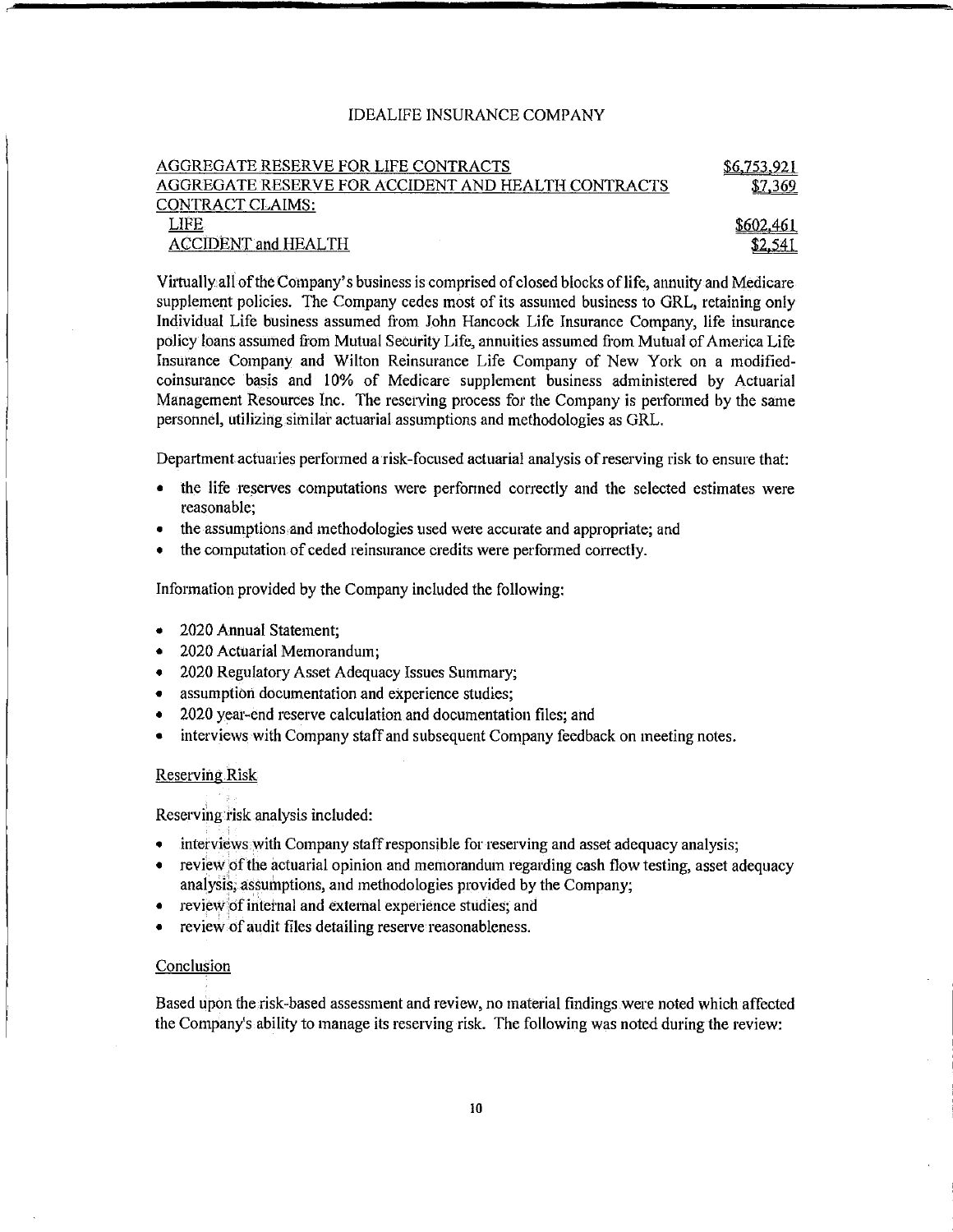• The Company was not in compliance with Section 38a-53-2(a) of the CGS and the NAIC Annual Statement Instructions (Instructions), which requires the Appointed Actuary to present a report to the Board each year on the items within the scope of the Actuarial Opinion. It is recommended that the Company comply with the CGS and Instructions by ensuring the Actuarial Opinion and Actuarial Report are presented to the Board, and the minutes of the Board clearly document the presentation was made to the Board. It is noted that the Company is implementing procedures to comply.

#### CAPITAL AND SURPLUS  $$14,570,879$

The reconciliation ofsurplus for the period under examination, January 1, 2016, through December 31, 2020, was as follows:

| Surplus as of December 31, 2015 | \$14,760,193 |
|---------------------------------|--------------|
| Net income                      | (203, 557)   |
| Change in nonadmitted assets    | 14.243       |
| Surplus, December 31, 2020      | \$14,570,879 |

#### RECOMMENDATION

#### PAGE

#### 10 RESERVES

It is recommended that the Company comply with the CGS and Instructions by ensuring the Actuarial Opinion and Actuarial Report are presented to the Board, and the minutes of the Board clearly document the presentation was made to the Board.

#### CONCLUSION

As of December 31, 2020, the Company reported admitted assets of \$22,159,253, liabilities of \$7,588,374, and capital and surplus of \$14,570,879. During the period under examination, admitted assets increased \$2,245,599, liabilities increased \$2,434,913 and capital and surplus decreased \$189,314.

#### SUBSEQUENT EVENTS

• The COVID-19 pandemic has continued to develop throughout 2020 and 2021, with significant uncertainty remaining regarding the full effect ofCOVID-19 on the U.S. and global insurance and reinsurance industry. At the time of releasing this report, the examination team noted no significant financial impact to the Company as result of  $COVID - 19$ . The Department has been in communication with the Company regarding the impact ofCOVID-19 on its business operations and financial position including its Pandemic Plan. The Department will continue to closely monitor the impact ofthe pandemic on the Company and will take necessary action if a solvency concern arises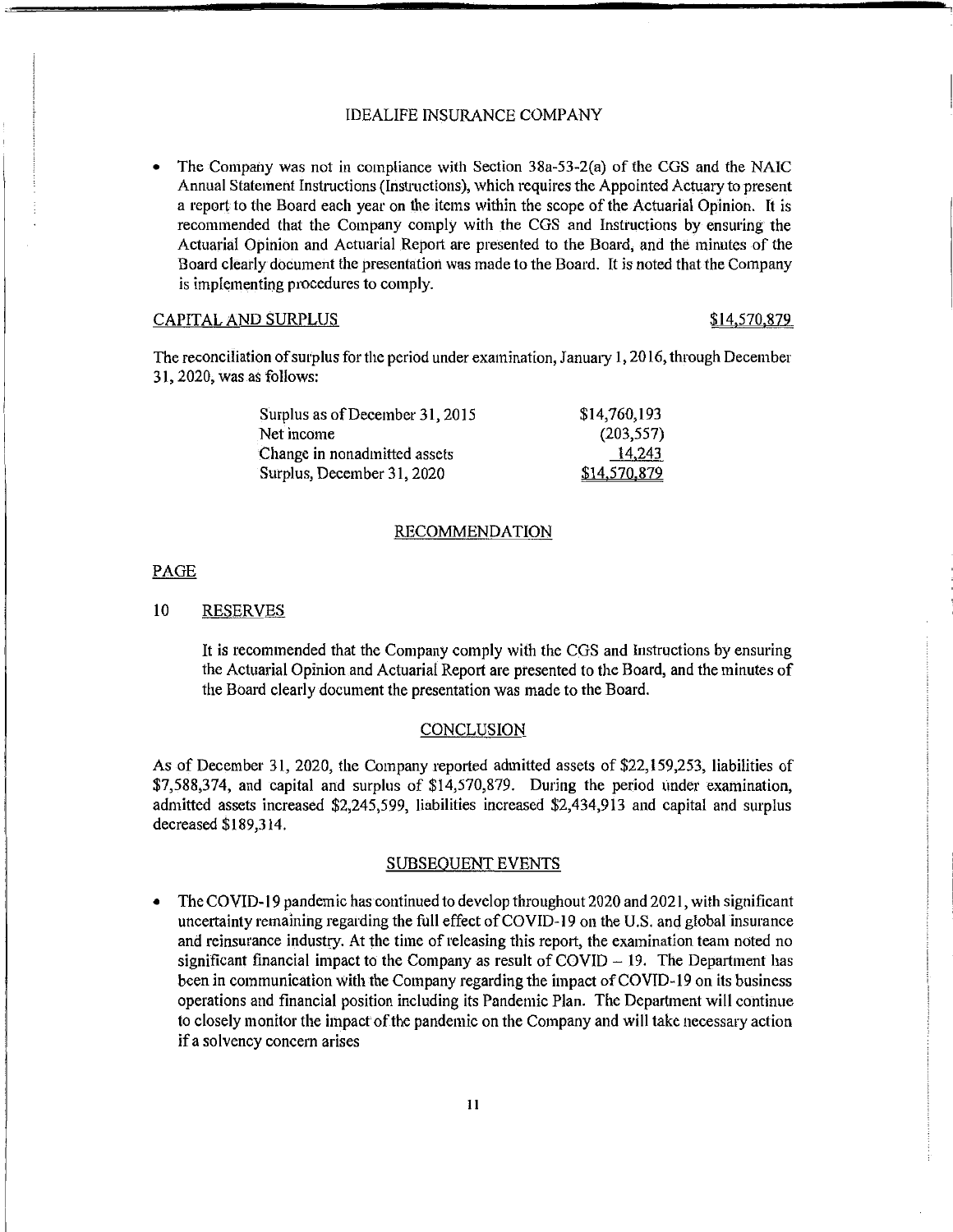- Effective March 1, 2021, the Company recaptured individual life business releasing policyholder benefit reserves of\$5.6 million.
- On May 13, 2021, the Company communicated to the Department that GRL's CEO Vincent DeMarco was planning to retire effective May 2022. Charles Shamieh (GRN Chairman ofthe Board) appointed Noel Harewood, an industry executive with 22 years of experience, to assume the CEO responsibilities. Mr. DeMarco resigned on the GRL and ldeaLife Board of Directors effective November 4, 2021, and Mr. Harewood was appointed his replacement.
- William Casill, Senior Vice President, Chief Actuary announced his retirement effective January 2022.